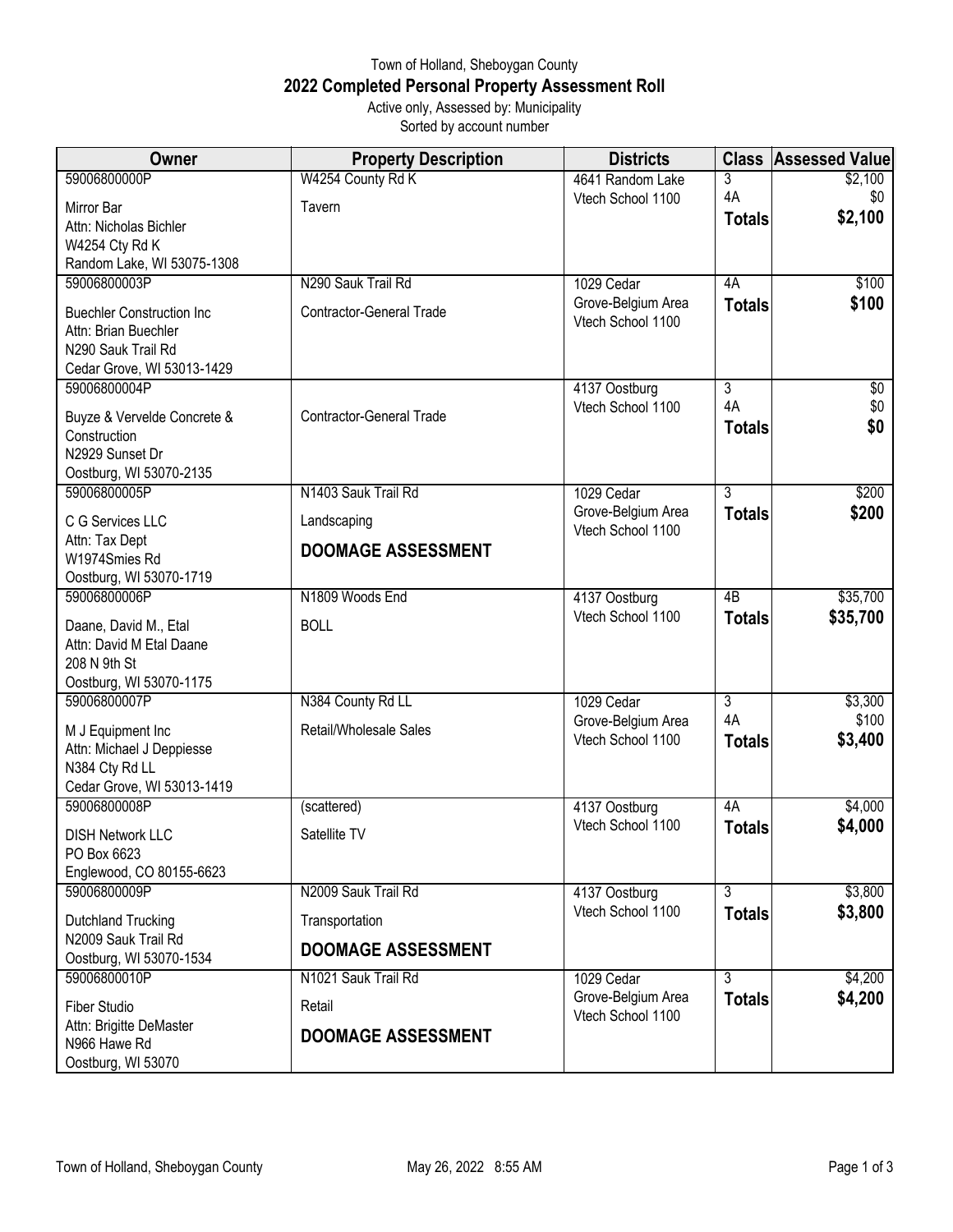| Owner                                                                                                         | <b>Property Description</b>          | <b>Districts</b>                                      | <b>Class</b>                          | <b>Assessed Value</b>     |
|---------------------------------------------------------------------------------------------------------------|--------------------------------------|-------------------------------------------------------|---------------------------------------|---------------------------|
| 59006800012P                                                                                                  | State Highway 32 Unit 416            | 1029 Cedar                                            | 4A                                    | \$0                       |
| Link Media Holdings<br>200 Mansell Ct E<br>Ste 360 Bldg 200                                                   | Billboard/Outdoor Sign               | Grove-Belgium Area<br>Vtech School 1100               | <b>Totals</b>                         | \$0                       |
| Roswell, GA 30076                                                                                             |                                      |                                                       |                                       |                           |
| 59006800014P<br>Hy-Way Transit Inc<br>Attn: Bonnie Depies<br>N905 Sauk Trail Rd<br>Cedar Grove, WI 53013-1271 | N905 Sauk Trail Rd<br>Transportation | 1029 Cedar<br>Grove-Belgium Area<br>Vtech School 1100 | $\overline{3}$<br>4A<br><b>Totals</b> | \$900<br>\$100<br>\$1,000 |
| 59006800016P                                                                                                  | W2521 Smies Rd                       | 1029 Cedar                                            | 4A                                    | \$100                     |
| <b>Country Visions Cooperative</b><br>1010 W Ryan St<br>Brillion, WI 54110                                    | $Co-Op$                              | Grove-Belgium Area<br>Vtech School 1100               | <b>Totals</b>                         | \$100                     |
| 59006800017P                                                                                                  | N188 County Rd LL                    | 1029 Cedar                                            | $\overline{3}$                        | \$500                     |
| M & R Service Center Inc<br>Attn: Jeffrey Kritz<br>N188 Cty Rd LL<br>Cedar Grove, WI 53013-1417               | Car Dealer/Sales & Service           | Grove-Belgium Area<br>Vtech School 1100               | <b>Totals</b>                         | \$500                     |
| 59006800018P                                                                                                  | N2141 Frontage Rd                    | 4137 Oostburg                                         | 3                                     | \$1,000                   |
| Lakeside Soft Spa                                                                                             | Sales & Service                      | Vtech School 1100                                     | 4A                                    | \$200                     |
| Attn: Scott & Amy Duening<br>N2141 Frontage Rd<br>Oostburg, WI 53070-1630                                     | <b>DOOMAGE ASSESSMENT</b>            |                                                       | <b>Totals</b>                         | \$1,200                   |
| 59006800019P                                                                                                  | W2879 County Rd G                    | 1029 Cedar                                            | 4A                                    | \$100                     |
| Lenz Electric Motor Repair<br>Attn: Ronald A Lenz<br>W2879 Cty Rd G<br>Cedar Grove, WI 53013-1220             | Repairs & Service                    | Grove-Belgium Area<br>Vtech School 1100               | <b>Totals</b>                         | \$100                     |
| 59006800023P                                                                                                  | N1023 Knepprath Rd                   | 4641 Random Lake                                      | $\overline{\overline{3}}$             | \$100                     |
| Rich-Line Builders Inc<br>Attn: Troy Rauwerdink<br>N1023 Knepprath Rd<br>Cedar Grove, WI 53013-1122           | <b>Contractor-General Trade</b>      | Vtech School 1100                                     | 4A<br><b>Totals</b>                   | \$0<br>\$100              |
| 59006800025P                                                                                                  | N666 County Rd LL                    | 1029 Cedar                                            | $\overline{3}$                        | \$5,600                   |
| Lakeview Motel of Cedar Grove, LLC<br>Attn: Glenn Schaefer<br>4921 N 107th St<br>Milwaukee, WI 53225-3906     | Hotels/BB/Lodging                    | Grove-Belgium Area<br>Vtech School 1100               | <b>Totals</b>                         | \$5,600                   |
| 59006800029P                                                                                                  | <b>Windmill Beach</b>                | 1029 Cedar                                            | 4B                                    | \$11,900                  |
| Voskuil, Cindy LE.& B. Voskuil, Life<br>Estate<br>1930 N 85th St<br>Wauwatosa, WI 53226-2829                  | <b>BOLL/MFL</b>                      | Grove-Belgium Area<br>Vtech School 1100               | <b>Totals</b>                         | \$11,900                  |
| 59006800032P                                                                                                  | (scattered)                          | 4137 Oostburg                                         | 4A                                    | \$2,900                   |
| Lamar Advertising of Milwaukee<br>PO Box 66338<br>Baton Rouge, LA 70896                                       | Billboard/Outdoor Sign               | Vtech School 1100                                     | <b>Totals</b>                         | \$2,900                   |